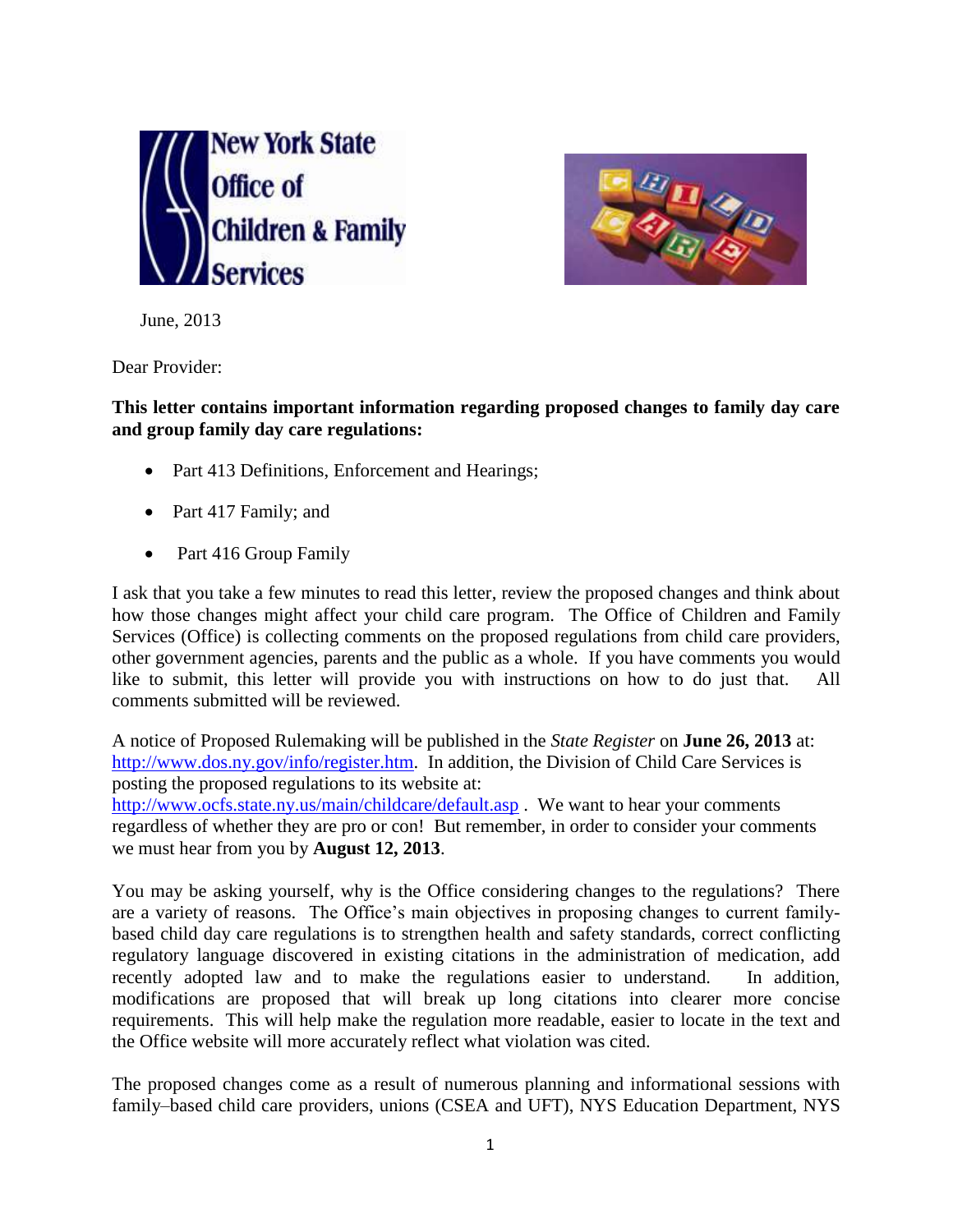Department of Health, infant and toddler specialists, health care consultants, social services districts, Child Care Resource and Referral agencies and the Division of Child Care Services, and its Regional Office staff. We are pleased to announce to these groups that we have completed this milestone.

## **Highlights of the Proposed Changes to Family –Based Regulations**



Supervision is the most important element of child care services. Some would argue it is the central safety component in keeping children safe from harm. The meaning and significance of competent supervision, as a way of protecting children from injury, was studied and the Office is proposing rewording the definition and responsibilities of supervision by including the need to be focused on the children in care without distractions, be close enough to redirect a child and to be aware of each child's ongoing activity.

 Administering medications is a serious responsibility, performed best by those who work with a health care consultant and receive training in administering all types of medications. Those requirements will stay in place, but there was room for improvement in this section of the regulations as well. The proposed changes reflect comments we received from the field since 2005, when the administration of medication regulations were first adopted. As you know, waivers were needed to address these concerns and allow flexibility. Now that we have the opportunity to propose revisions, these waivers can end. The proposed regulatory changes include clarity on when permission to administer medications is required and by whom, and when a child's dose of medication can be altered without requiring a new prescription and added cost. The Office is also seeking to end the requirement that caregivers and household member receive medical exams and TB testing every two years. The proposed regulations also answer important questions, such as: What is permitted when a health care consultant ends his/her role with the program? May a provider refuse to administer a medication? May a provider stock medication? When may a provider administer an auto injector or allow a child to carry an asthma inhaler? We also believe the reorganization of this section helps you, the provider, to find what you are looking for.



Obesity has reached epidemic levels in New York State and across the nation. Prevention efforts have to address children in child care settings. On this topic, the Office worked in collaboration with the Centers for Disease Control and Prevention, and the NYS Department of Health. The group researched best practice and the practicality of adding obesity prevention measures to child day care regulations. As a result of combined efforts, the Office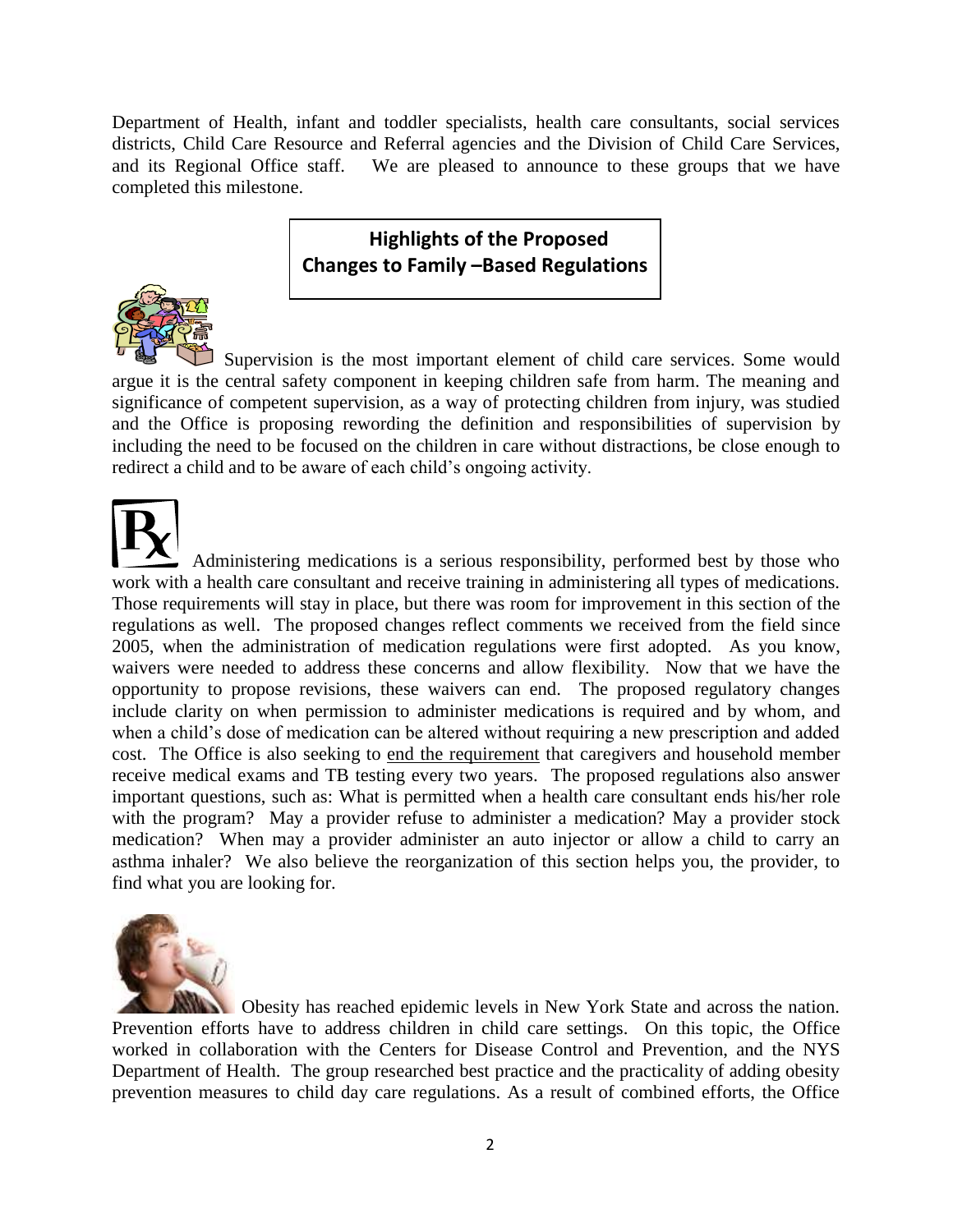was able to craft balanced regulatory requirements for providers that would also allow for parent choice. The regulations will require that low-fat milk, water, or 100% juice be served, unless the parent supplies the provider with alternatives. In addition, children must have physical activity every day, and screen time activities must be limited during the child day care hours of care.



Health, safety and emergency preparedness was also a focus in drafting proposed changes. The proposed regulations address emergency evacuation plans and drills for sheltering in place, guns stored in the home, adding a smoke detector inside sleeping areas, carbon monoxide alarms, changes in technology around phone service, and safe sleep practices for infants.



Another proposed change concerns the need for an orientation session for applicants and a new training requirement for owners operating multiple sites. The Office proposes that all applicants seeking a family-based child day care license or registration complete an on-line orientation program prior to receiving an application. In addition, the Office proposes a requirement for all owners who operate multiple family-based child day care programs to receive training in administration and management of multiple sites. The orientation and training would be offered by the Office at no charge.

As already noted, one reason to update regulations is to add laws that were adopted in the past several years. You are already aware of and required to be in compliance with, those laws. To name just a few, they include:

- a change to the licensing/registration cycle from 2 to 4 years;
- maximum capacity changes;
- that there be a caregiver onsite trained in CPR and first aid;
- new crib standards, and
- a requirement for homes to have carbon monoxide detectors

You will find these changes reflected in the proposed regulations. While we remain interested in your feedback on recent changes in law, we also want you to know the Office does not have the authority to change laws. We can, however, propose changes to regulations that are not based on law.

A final category focuses on the proposed requirement for providers to be the main caregivers in family-based programs. In recent years, there has been an escalation in the number of providers who open multiple family-based programs. Providers then hire "on-site providers" to operate the programs. A number of safety issues arise from this arrangement, not the least of which are: